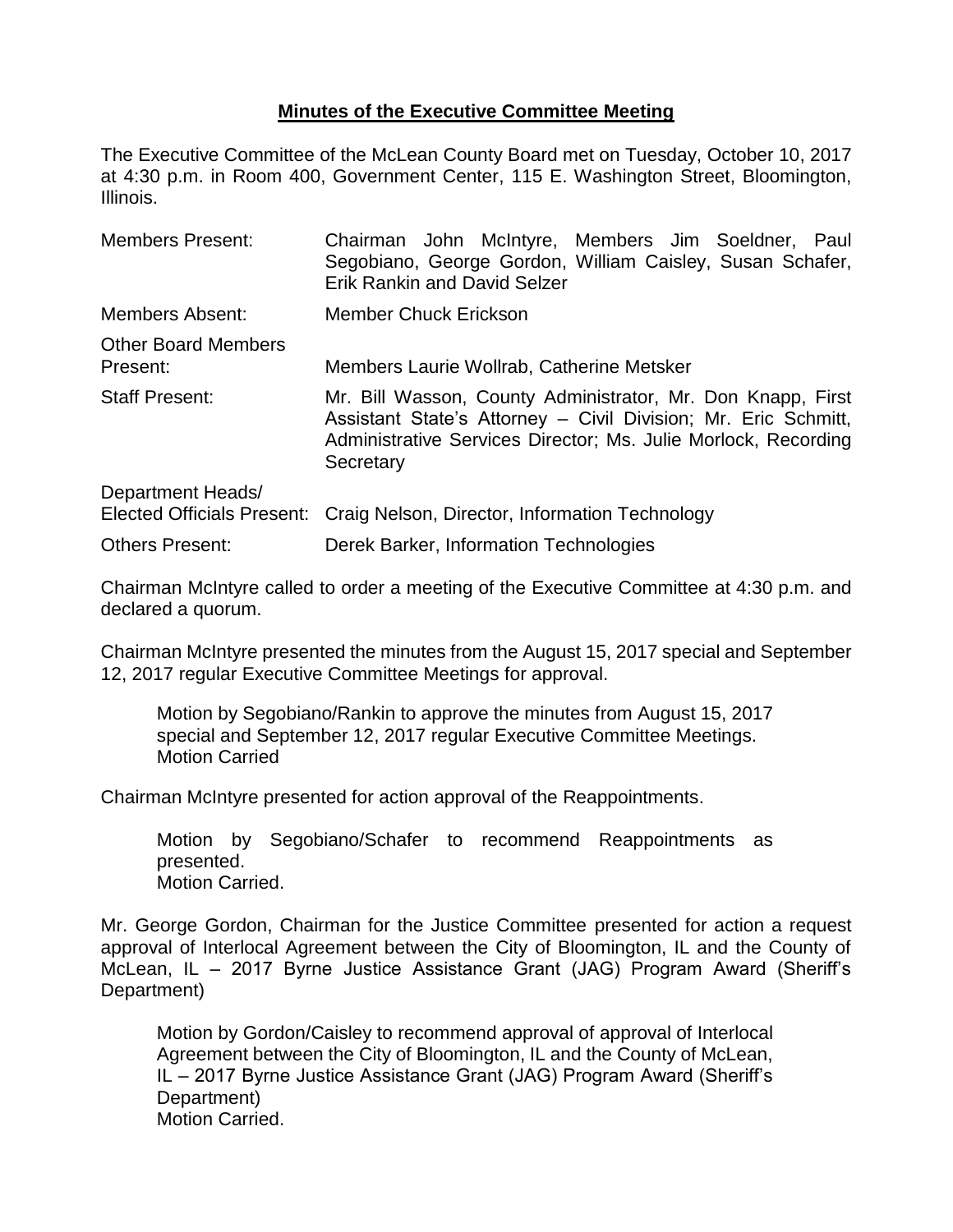Executive Committee Minutes October 10, 2017 Page **2** of **5**

Mr. Gordon presented for action a request to approve an On-Line Access Agreement between the Secretary of State and McLean County. Mr. Caisley asked if the \$2,000,000 amount was enough to cover cost of notices if there is a violation. Mr. Knapp stated that we are in conversations with our carrier about additional coverage and cost and in conversations with IT about likelihood this could happen. Mr. Knapp stated that Mr. Everhart going without this service would hinder his office's ability to complete their duties or sign the agreement. Mr. Caisley asked if this coverage was for an indiscretion by one of our employees. Mr. Knapp stated that we do not have a concern about coverage for incident with our employees, but rather a breach by some outside entity using a porthole through the County to access the Secretary of State's records. Mr. Knapp stated this is why we have cyber security insurance. Mr. Segobiano stated that he would be supporting this because this had passed unanimously by the Justice Committee.

Motion by Gordon/Wollrab to recommend approval an On-Line Access Agreement between the Secretary of State and McLean County. Motion Carried.

Mr. Gordon indicated that the Justice Committee had nothing further for the Committee but would have one additional item for the Board. Chairman McIntyre asked if there were any questions for the Justice Committee; hearing none, he thanked Mr. Gordon.

Mr. Dave Selzer, Chairman of the Finance Committee presented for action a request to approve a Resolution Establishing Rates for Health and Life Insurance Coverage.

Motion by Selzer/Wollrab to recommend approval of a Resolution Establishing Rates for Health and Life Insurance Coverage. Motion Carried.

Mr. Selzer indicated they had no other items for action for the Committee but would have several items for the Board. Chairman McIntyre asked if the Committee had any questions for Mr. Selzer or the Finance Committee; hearing none, he thanked Mr. Selzer.

Ms. Schafer indicated they had no items for the Committee but would have several items for the Board next week. Chairman McIntyre asked if there were any questions for Chairman Schafer or the Health Committee; hearing none, he moved on to the Land Use and Development Committee.

Ms. Laurie Wollrab, Vice-Chairman of the Land Use and Development Committee indicated they had no items for the Committee today and would have nothing for the Board next week. Chairman McIntyre asked the Committee if they had any questions for Ms. Wollrab; hearing none, he thanked Ms. Wollrab.

William Caisley, Chairman of the Transportation Committee indicated they had nothing for the Committee to consider today and nothing for the Board next week. Chairman McIntyre asked if the Committee had any questions for Mr. Caisley, hearing none, he thanked him.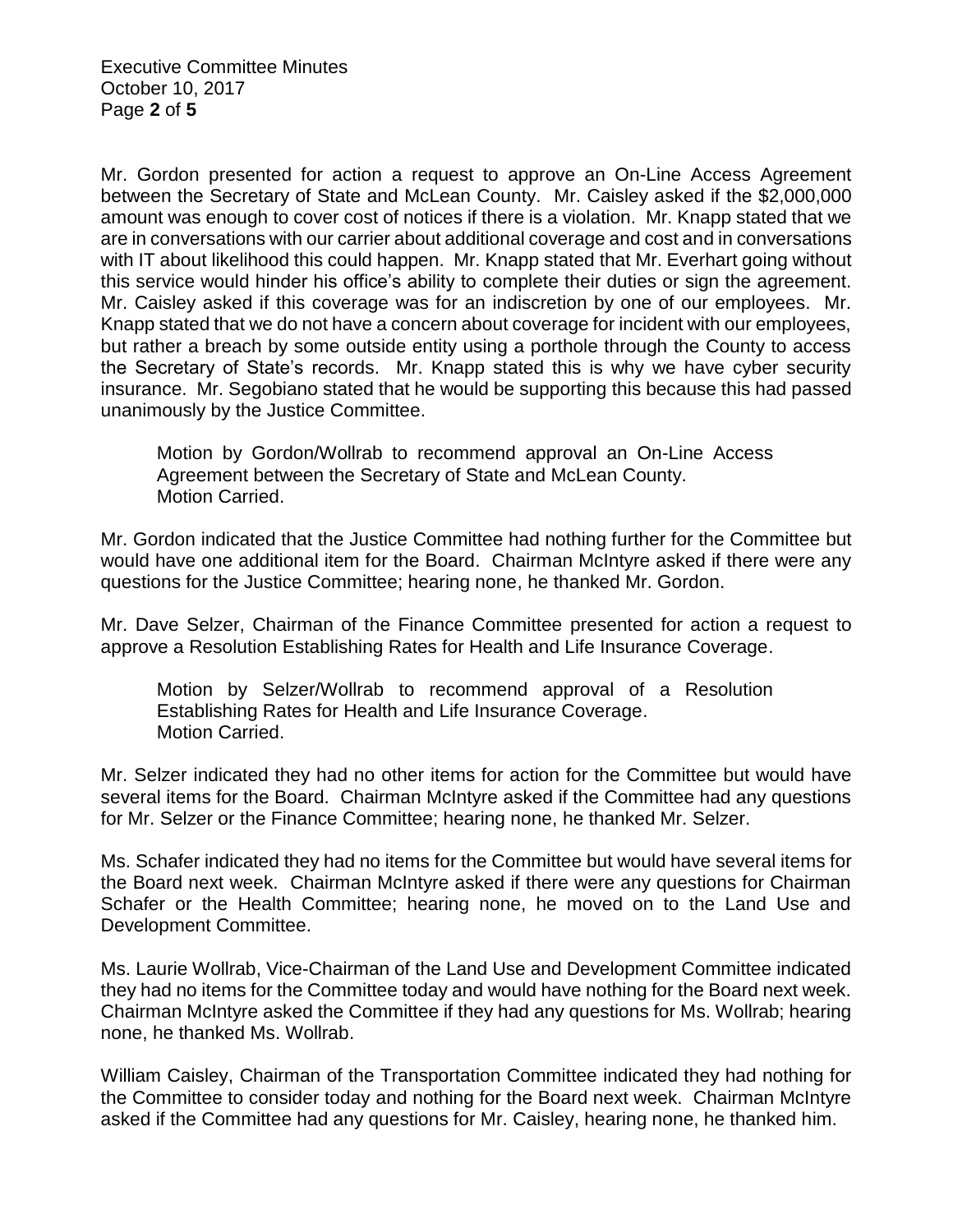Executive Committee Minutes October 10, 2017 Page **3** of **5**

Mr. Paul Segobiano indicated they had nothing for the Committee today but would have several items for the Board next week. Chairman McIntyre asked if there were any questions for Mr. Segobiano and the Property Committee; hearing none, he thanked Mr. Segobiano.

Mr. Wasson presented for action a request to approve the budget for the Information Technologies Department (0001-0043). Mr. Wasson stated that this budget includes a reduction of one FTE. Ms. Wollrab asked how this would affect the County's ability to move forward with online services that might help fill in some of the gaps from other eliminated positions. Mr. Nelson stated that position does work with online services, but could not give the Committee a definitive answer on how this will affect new requests. Ms. Wollrab asked if there was a way that this could remain in the budget. Mr. McIntyre asked Mr. Nelson if they had met with Staff to discuss need to reduce staff because of budget restrictions. Mr. Nelson stated they did meet and concluded that while there is no position that we can eliminate were we are not hindered in processes, this was the one with the least direct impact to services. Mr. Wasson stated that all reductions in the County would affect our ability to serve but Departments have worked to find positions that will affect priority services the least. He stated that the systems we have purchased have created less technical need for staffing relative to the on-line resources. Mr. Wasson stated that large portions of the system give laymen the ability to do much of the work that was previously required to be done by programmers and that is part of the reason this position was identified. Mr. Nelson stated that he is not coming to ask that they go against the recommendation but any reduction does come with challenges. Mr. McIntyre stated that Mr. Nelson needed to share concerns next year if they discover difficulties in completing tasks.

Ms. Schafer asked how this reduction would affect initiatives such as the data driven initiative. Mr. Nelson stated that they put the County Board initiatives at the forefront and the positions that work on those initiatives will not be impacted. Mr. Caisley asked if there was a job alternative for this person. Mr. Wasson confirmed they are working to identify authorized positions for these employees to help minimize the number of employees who will lose employment with the County. Mr. Segobiano stated that he met with Bill, Don and Eric about the budget and how we can save jobs. He stated that he knows that everyone is going to have to suffer some considering the position that the State has put us in, but thanked Bill, Eric and Don for the effort that has been put forth to try to minimize the number of jobs lost. Mr. McIntyre also reminded the Committee that we are still in the 60-day process for Voluntary Retirement and it will depend on the number of individuals who choose this option as to the number of employees reduced in force.

Motion by Segobiano/Gordon to recommend approval of the Information Technologies Department (0001-0043). Motion Carried.

Mr. Wasson presented for action a request to approve the budget for the County Administration Office (0001-0002). Mr. Wasson went over the FTE sheet and pointed out that it did not match funding sheet. It was discussed and determined that the FTE sheet that was in the original recommend budget book was the correct sheet that did include the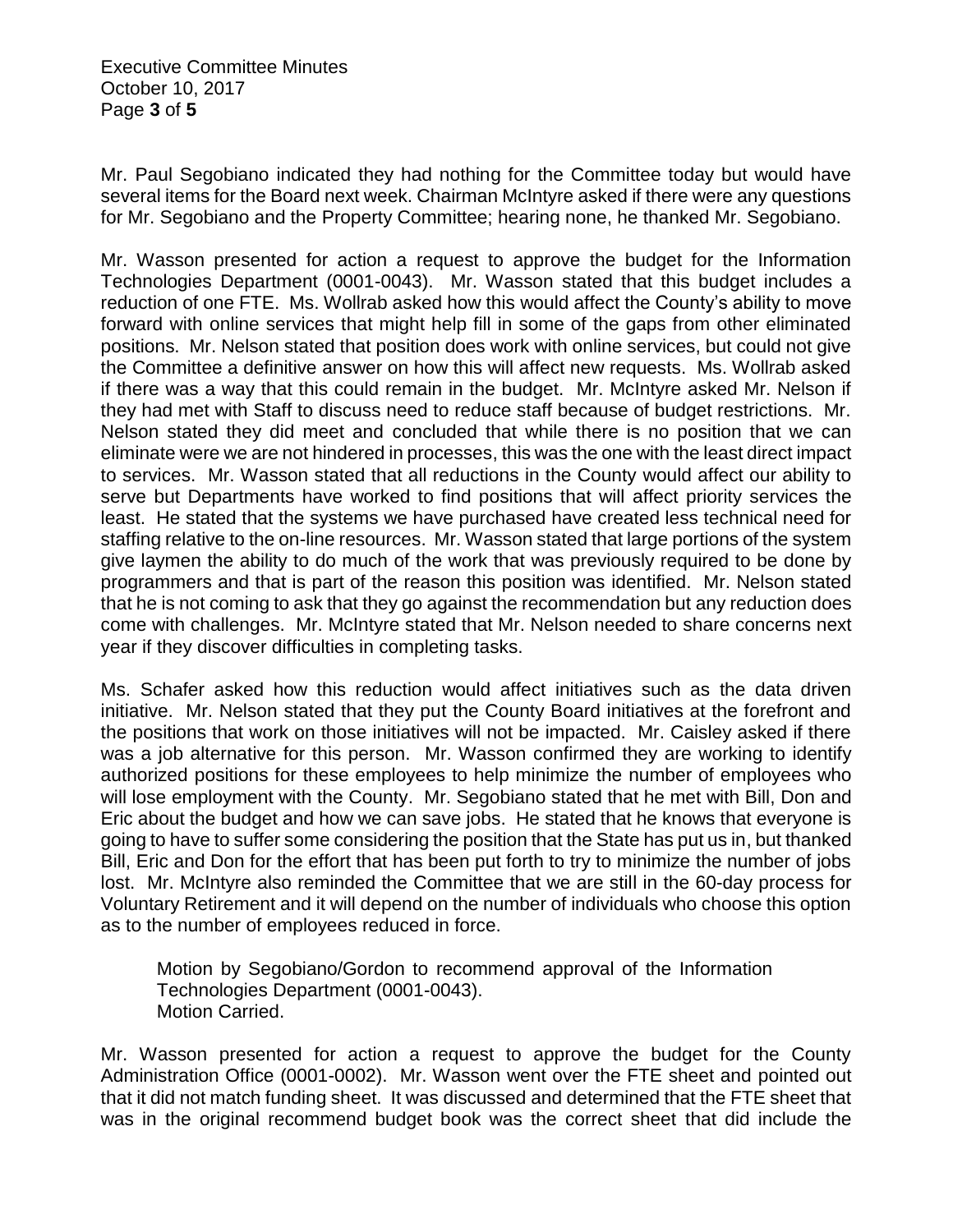Executive Committee Minutes October 10, 2017 Page **4** of **5**

Behavioral Health Coordinator position. Mr. Knapp made copies and provided to the Committee. Ms. Schafer asked for clarification on the funding of that position. Mr. Wasson explained that is covered by a transfer from the general fund. Mr. Wasson went on to indicate there is a reduction of one FTE in the County Administrator's office. Mr. Selzer stated that we have cut a Full FTE in many departments that had 13 or 14 to start with, but concerned that we are cutting a full FTE from this office with a much smaller staff. He stated that he understood all departments are going to suffer from cuts, but wanted to go on record that he is concerned as he wants to make sure we have enough people in the Administration office as it supports the entire County. Mr. McIntyre indicated that he also voiced that concern and stated that Staff has reassured him that there is a plan to share department personnel to assist. Mr. Selzer noted that he sees emails during evening and weekend hours and knows they are getting the job done but is concerned about the number of hours they have to put in to accomplish that.

Motion by Segobiano/Selzer to recommend approval of the County Administration Office (0001-0002). Motion Carried.

Mr. Soeldner asked for an update on the number of individuals who have taken the Voluntary Retirement Incentive. Mr. Wasson stated there have been 7 contracts turned in and 3 have reached the 7 day waiting period and that they have received strong indications from about 3 or 4 more of their intention to complete contracts. Mr. Wasson stated that meetings have been scheduled in different county locations to provide general information and answer questions. He also noted for the Committee that many individuals met with IMRF last week and that a second date for IMRF meetings is coming up in the next few weeks. Mr. Knapp stated that we are putting together a report that will provide the Board with financial information as these employees contracts go through the full revocation period. He reminded the Committee that the full time for this program does not lapse until 7 days after the November 20<sup>th</sup> Board meeting when they approve the budget

Mr. Segobiano wanted to extend appreciation to the Nursing Home staff for their three Star rating. He stated that they work hard to provide care to individuals in our community and wanted to make sure our congratulations is extended to them.

Mr. Rankin asked about cyber insurance and when that will be referred to Finance. Mr. Knapp stated that he does not have an exact date. He stated that they have a meeting in the next month with the broker where the discussion will be what does everyone else do, how big of a threat is this and cost of cyber security. He stated he hoped to get information to the Finance as to how much it would cost for a certain amount of coverage and then discuss having a risk assessment done. Mr. Rankin stated that given the level of cyber issues today, he wanted to make sure we were addressing this. Mr. McIntyre asked if this was or could be covered with a re-insurance policy. Mr. Knapp stated that was a possibility. Mr. Nelson stated that our best insurance is prevention, so Information Technologies has been providing security refresher training to all employees.